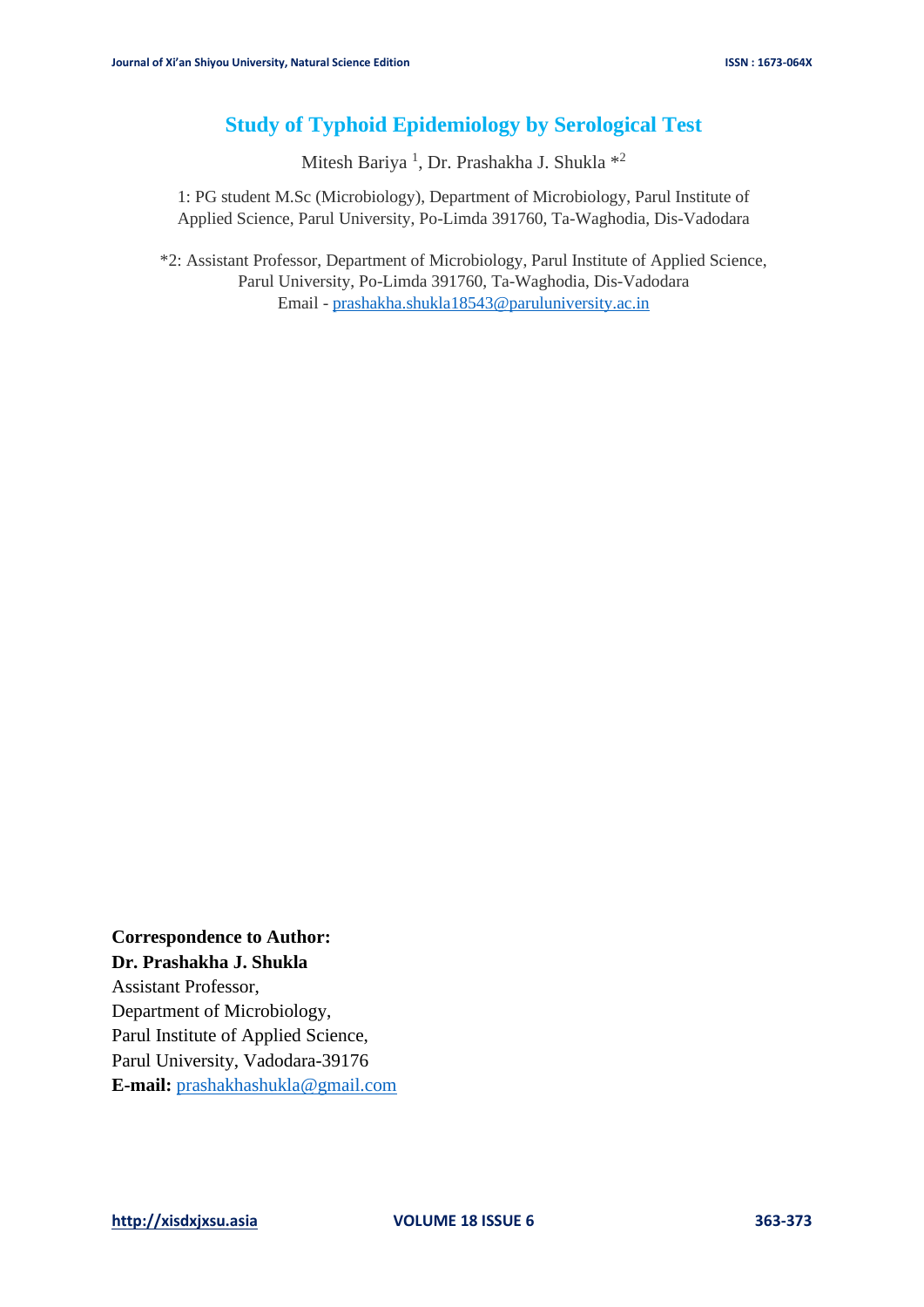# **Abstract**

*Salmonella enterica subspecies enterica serovar Typhi*, a Gram-negative bacterium, causes typhoid disease *(S.Typhi).* The public health problem of typhoid fever is serious. Typhoid fever is a serious public health hazard, causing an estimated 22 million infections and 200 000 deaths globally. The most typical route to get the disease is by ingestion of feces-contaminated food or drink, followed by urine or vomitus from patients or carriers. A prolonged low-grade fever, headache, dry cough, gastrointestinal disturbances, coated tongue, and rose spots are some of the most prevalent clinical signs. A simple, reliable test that may be done in small facilities is urgently required. For typhoid fever diagnosis, we looked at the results of the Widal test, blood culture, and Typhidot assays. *S. Typhi's* biology, virulence, serological test, and prevention are all discussed in this article.

**Keywords**: Typhoid fever, *Salmonella enterica serovar Typhi (S. Typhi)*, Serologic tests, Widal, blood culture, prevention.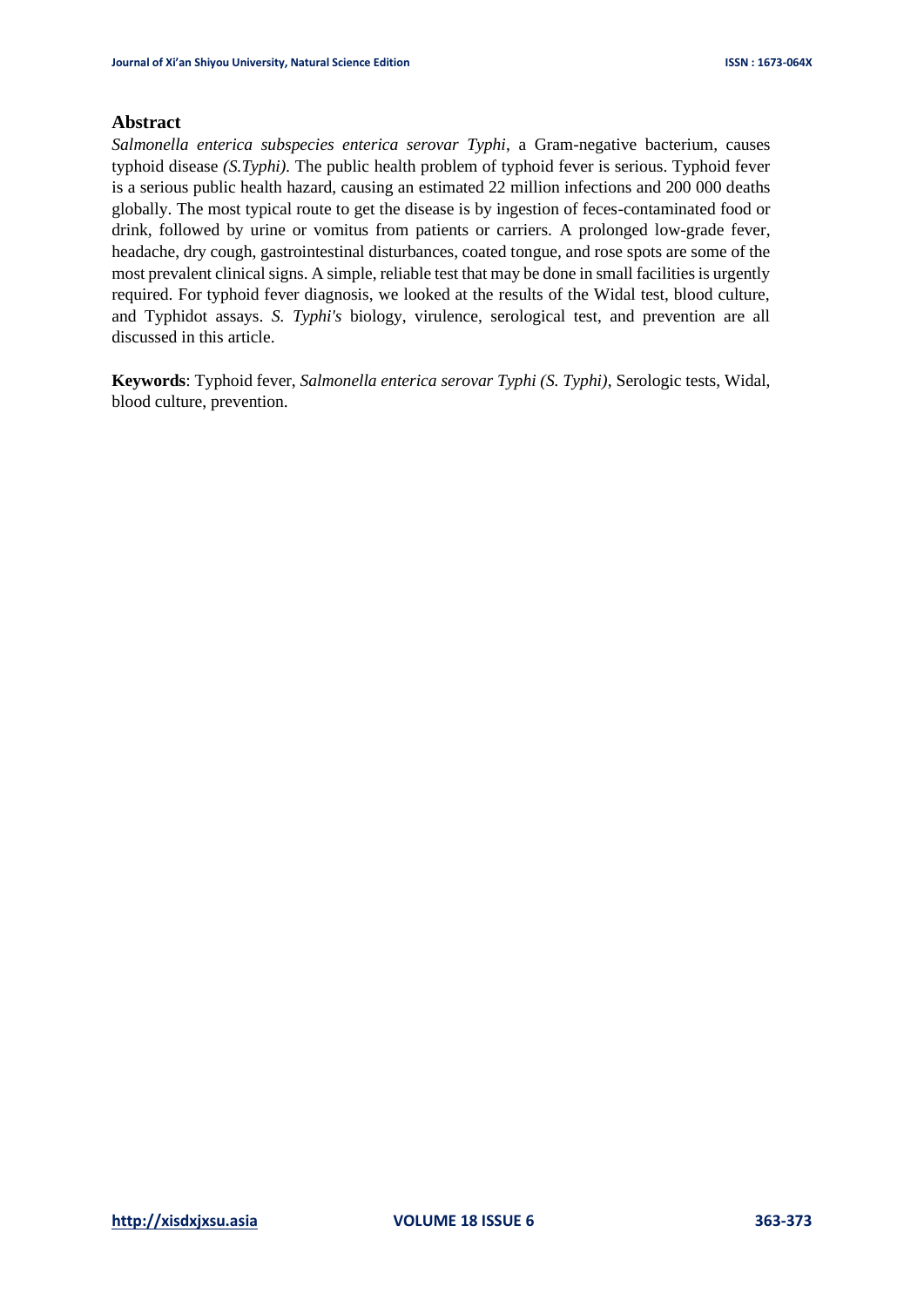# **Introduction**

Systemic infection with *Salmonella enterica subspecies serovars Typhi* and *Para typhi* A, B, and C causes typhoid and paratyphoid fevers, which are together known as enteric fevers [1]. The germ that causes typhoid fever *Salmonella* is spread through drinking contaminated water or eating infected food. When bacteria enter the human body, it travels through the intestines and enters the bloodstream [2]. Abdominal discomfort, fever, stomach-ache, and either constipation or diarrhoea are all signs of this condition. As the condition progresses, a high temperature and severe diarrhoea develop. Typically, the incubation phase lasts ten to fourteen days [3][4]. In underdeveloped nations, it remains a severe health danger, and in Asia, it is the most prevalent cause of community-acquired bacteraemia. On a global scale, it is estimated that annually, there were about 21.5 million illnesses, resulting in More than 200 000 people died in the year 2000 [5][6]. *Salmonella enterica serovar Typhi (S. Typhi)* isolation in blood culture validates typhoid fever diagnosis and is commonly employed as a gold standard for the validation of novel diagnostic tests. However, it Sensitivity is low, ranging from 40% to 60% [7]. The Widal test, which evaluates agglutinating antibody titers against S. Typhi lipopolysaccharide (LPS) "O" and flagellar "H" antigen, is the most widely used serologic test. Only a 30% positive connection exists between test findings and culture-confirmed typhoid illness [8]. A number of newgeneration serology-based rapid diagnostic tests for typhoid fever have been commercially available, including Typhidot (Malaysian Bio - Diagnostics Research SDN BHD, Malaysia), TUBEX (IDL Biotech, Sollentuna, Sweden), and Multi-Test Dip-S-Tics (PanBio IndxBaltimore, MD, USA), whose performance has been evaluated globally. However, none of these assays were time tested or showed long-term findings when evaluated in various endemic settings [9].

#### **Pathogenesis**

Unlike *S. typhimurium*, *S. typhi* uses a stealth method to colonise deeper tissues of the body by avoiding an early inflammatory reaction in the stomach of the human host [10][11]. The pathophysiology of typhoid fever that we provide is primarily based on a mouse model in which *S. typhimurium* induces a systemic infection that is comparable to typhoid. *S. typhi* most likely infects the terminal ileum's gut mucosa by specialized antigensampling cells called M-cells that overlie gut-associated tissue,[12] enterocytes, or a paracelluar pathway [13]. The bacteria cling to the intestinal mucosa in the terminal ileum via interacting with the cystic fibrosis transmembrane conductance regulator protein, an epithelial receptor [14]. The encouragement of intestinal epithelial cells to raise membrane receptor levels, resulting in increased bacterial ingestion and submucosal translocation, is a crucial early stage in the infectious process [15]. Infiltration of peripheral blood leucocytes into the lamina propria is caused by bacterial invasion. This invasion is mediated by epithelial cells secreting cytokines in response to bacterial lipopolysaccharide, a component of gram-negative bacteria's cell wall. Lipopolysaccharide stimulates transcription factors in lymphocytes by signalling through the Toll-like receptor 4 complex in mammals [16][17]. Invading bacteria are taken up by macrophages, which then die as a result of caspase-1 mediated apoptosis triggered by *salmonella* [18].

The bacteria reach the intestine's lymphoid tissue, where they are discharged into the mesenteric nodes, thoracic duct, and eventually the systemic circulation. Within 24 hours of ingestion, the organism reaches the spleen, liver, bone marrow, and other parts of the reticuloendothelial system, where it lives and multiplies in monocytic cells, causing primary bacteraemia [19]. Bacteria are shed back into the circulation, signalling the start of the clinical disease and the maintenance of a low level of bacteremia. A molecular mechanism for *salmonella* persistence in the host, as shown in the typhoid carrier state, has been postulated [10]. The allele of the Nramp1 gene expressed on macrophages has been related to differences in mice susceptibility to *S. typhimurium* [20]. During the early stages of infection, Nramp1 regulates the exponential development of salmonella in the reticuloendothelial system. Mice carrying the wildtype Nramp1 allele did not die after being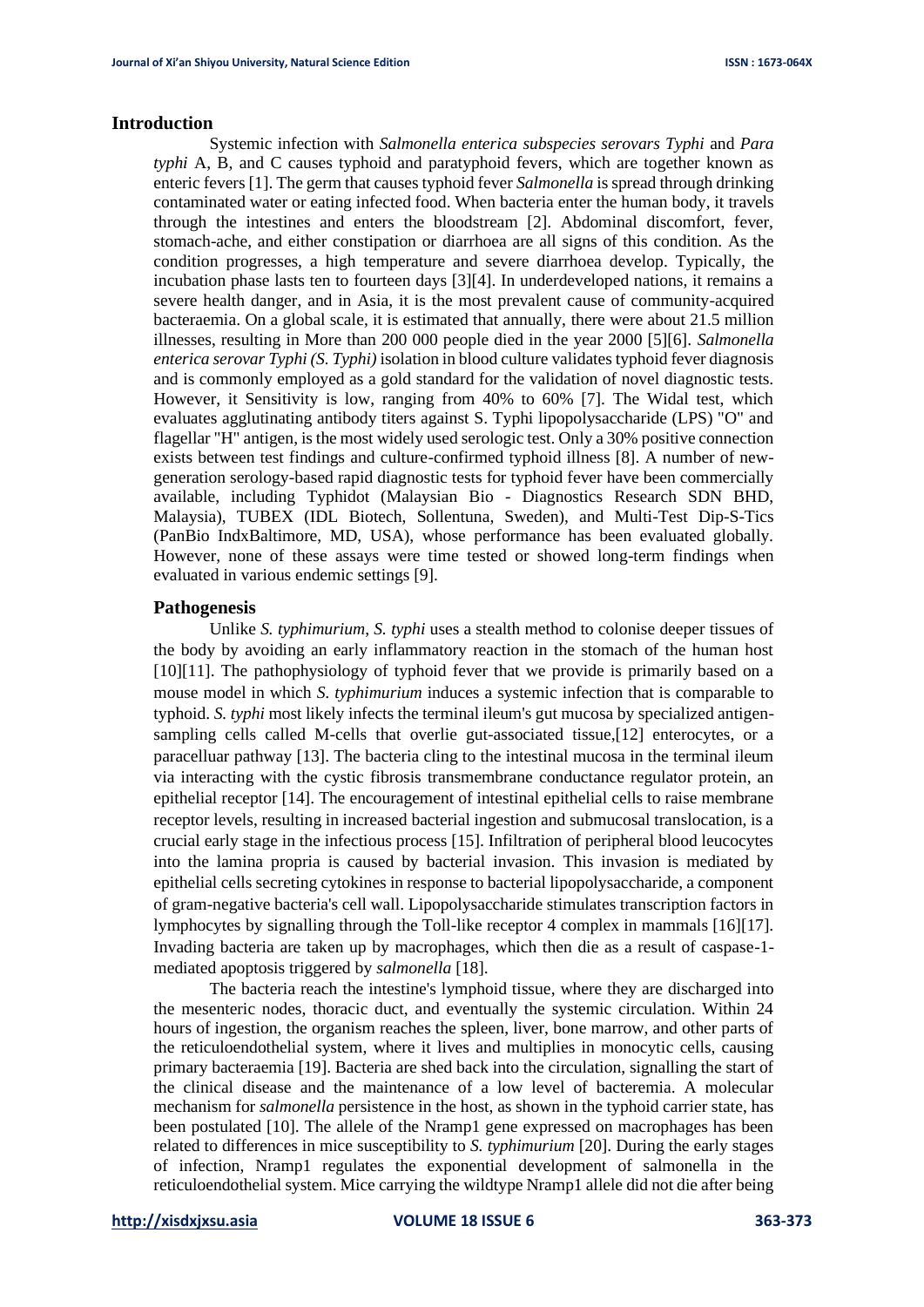inoculated with *S. typhimurium* orally, but they did become evenly infected, just like chronic typhoid carriers [21]. Despite a strong antibody response, *Salmonella* remained in tiny quantities, mostly in the macrophages of the mesenteric lymph nodes or spleen (or both). Antibodies to neutralise interferon might be used to reactivate intracellular salmonella and transmit it throughout the body, showing that the host cytokine interferon is critical for salmonella replication and disease suppression.



### **Diagnosis method**

Recent studies of typhoid fever diagnosis and treatment show that typhoid fever laboratory diagnosis is mostly reliant on the identification of organisms in blood by PCR or culture. In Africa and Asia, the Widal test for antibody production is inaccurate, and newgeneration serology assays like typhidot and tubex have not shown to be trustworthy. The typhoid– paratyphoid diagnostic assay is a promising novel test format. which can detect IgA. This approach uses ELISA to identify circulating IgA for typhoid fever diagnosis and enhances sensitivity (to 100 percent) by amplifying the signal by isolating and incubating peripheral blood cells. Isolation of *S. typhi* or *S. paratyphi* from stool, bone marrow, blood, or duodenal fluid is required to confirm typhoid or paratyphoid fever. The researchers used skin cultures from rose patches, buffy coats, and blood clots that had been treated with streptokinase [22][23][24][25]. In 80– 95 percent of typhoid patients, bone marrow aspirate culture is positive.[22][23][24][26]. To equal the positive rate of 1 mL of bone marrow, more than 10 mL of blood must be cultured. Long-term sickness and antibiotic therapy benefit from bone marrow cultures. The most common method of diagnosis is blood culture. *Salmonella* is detected in 30–90% of individuals with clinical typhoid using conventional broth cultures [24][27][28]. Blood culture yield is determined by the amount of blood and the ratio of blood to broth: To maintain an ideal ratio of 1 to 12, 2–5 mL of blood is required. In youngsters with a higher bacterial content in their blood, 10-15 mL of blood is adequate [28][29]. The yield is harmed by improper laboratory procedures, antimicrobials, and failure to maintain ambient temperatures of 15–40C during specimen transit. Stool isolation of *S. typhi* is inadequate for diagnosis, while blood culture only improves diagnosis minimally. It is, nonetheless, necessary for carrier detection. Serological assays based on agglutination of Vi antigens have a sensitivity of 70–80% and a specificity of up to 95% in detecting *S. typhi* carriers [30].

Diagnosis has now become a standard clinical procedure all around the world. Since a result of the wide range of diseases that affect people, and as new diseases emerge on a daily basis, diagnosis is critical for treating those who are afflicted.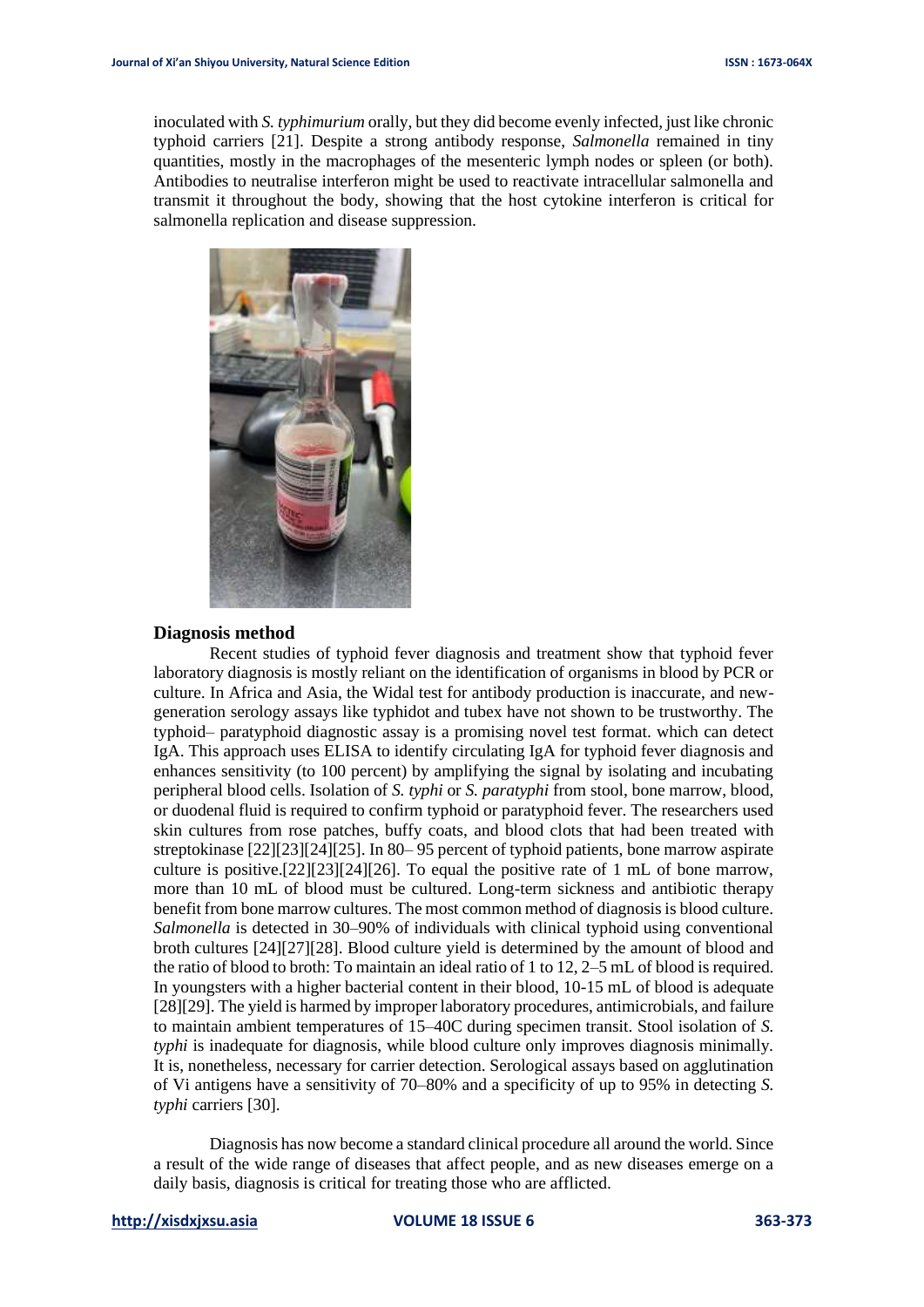| Age       | Number of patients |  | Males   Females   S. typhi isolated | S. paratyphi A |
|-----------|--------------------|--|-------------------------------------|----------------|
| group     |                    |  |                                     | isolated       |
| 18-30     |                    |  | O                                   |                |
| $31 - 40$ |                    |  |                                     |                |
| $41 - 50$ | Ω                  |  |                                     |                |

#### **Table 1:** Isolates in blood culture



## **Fig 1:** Blood culture bottle

The Widal test is one such way for diagnosing enteric fever by assuming the individual's symptoms. This test is no longer used in any other affluent nations, such as the United States, because enteric fever is considered an endemic disease with inadequate resources for quick testing alternatives. This procedure is simple to use, however there are issues regarding the test's reliability. This test is not only for typhoid fever; it may also be performed to confirm that the person has no other diseases.

The Widal test detects agglutinating antibodies to the O (somatic) and H (flagellar) S typhi antigens, which emerge one to ten days after the commencement of the illness. Because O and H antigens and cross-reacting epitopes with other Enterobacteriaceae are shared, the sensitivity, specificity, and predictive values given by various centres varies [31]. The Widal test's clinical use is limited by the large frequency of false-positive and false-negative findings. To make a diagnosis, data from a single acute sample should be compared to local cut-off values, or there should be a four-fold difference in antibody titres between convalescent and acute sera [32][33]. The sensitivity and specificity for identifying blood-culture-positive cases of typhoid fever were 89% and 53% for multi-test dip-sticks (PANBIO INDX, Baltimore, MD, USA), 79% and 89% for typhidot (Malaysian Biodiagnostic Research SDN BHD, Malaysia), and 78% and 89% for tubex test (IDL Bideh, Solletuna, Sweden) in a study, [34].

| <b>SAMPLE   CONTROL</b> | IgM           | IgG           | <b>RESULT</b>             |
|-------------------------|---------------|---------------|---------------------------|
| <b>Present</b>          | <b>Detect</b> | Detect        | Positive both IgM and IgG |
| <b>Present</b>          | <b>Detect</b> |               | <b>Positive IgM</b>       |
| <b>Present</b>          |               | <b>Detect</b> | <b>Positive IgG</b>       |
|                         |               |               |                           |

**Fig 2:** Widal plate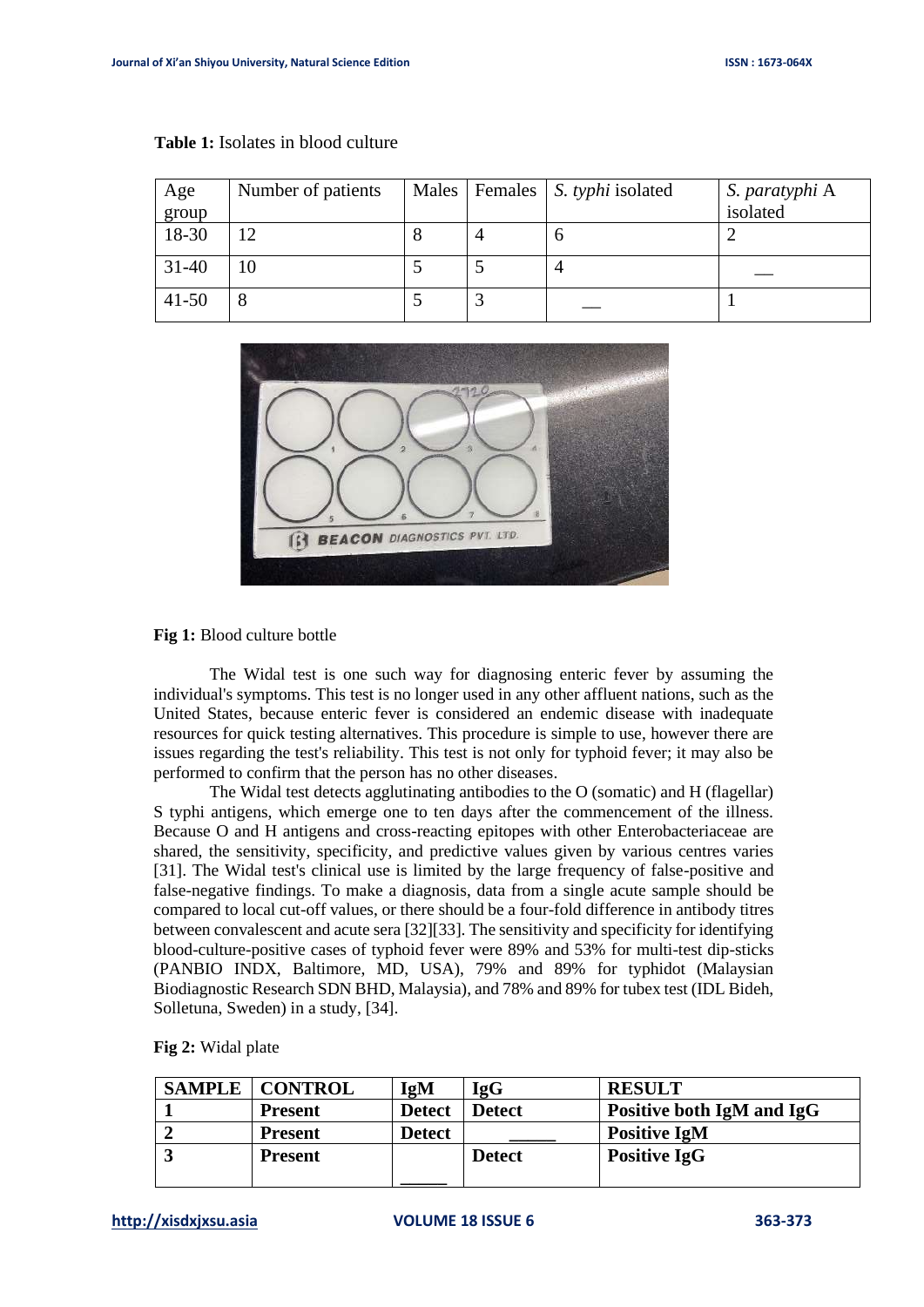|                |  | <b>Invalid</b>  |
|----------------|--|-----------------|
| <b>Present</b> |  | <b>Negative</b> |

## **Table 2:** Typhidot

# **Treatment**

The most common treatments are fluoroquinolones, azithromycin, and thirdgeneration cephalosporin medicines, with chloramphenicol being used in areas where sensitive strains are found. Most carriers who do not have gallstones can be treated with a long course of antimicrobials. After 28 days, 750 mg of ciprofloxacin twice daily cured roughly 80% of carriers, whereas 11 of 12 carriers treated with 400 mg norfloxacin twice daily had negative stool and bile cultures for S typhi [35][36]. Cholecystectomy and antimicrobial treatment may be necessary in people with gallstones. People recuperating from typhoid fever, as well as carriers, should be prohibited from any activity involving food preparation and serving.

## **Prevention**

Safe food, safe water, personal cleanliness, and proper sanitation are the most important preventative interventions [37]. With the rise of antibiotic resistance, the necessity of prevention has risen dramatically. Safe drinking water and adequate sanitation, on the other hand, are costly and are frequently tied to economic development. Vaccination is another powerful strategy in the fight against typhoid disease. Typhoid vaccination is beneficial for travellers from industrialized nations visiting typhoid-endemic countries, for avoiding and controlling outbreaks, and for children aged 2–19 years in endemic areas [37]. In industrialised countries, travel to endemic disease zones is the major cause of typhoid fever. India, Pakistan, Mexico, Bangladesh, the Philippines, and Haiti accounted for 76% of travel related incidents [38]. Persons who stayed at their vacation destination for 4 weeks or less were responsible for 37% of these instances, while people who stayed for 2 weeks or less were responsible for 16% People visiting family and friends accounted for 80% of the incidents. Vaccination should be addressed for visitors to these countries, particularly those staying for two weeks or longer and visiting friends and family. Although the old parenteral whole-cell typhoid-paratyphoid A and B vaccine proved effective against both typhoid and paratyphoid fevers, it was generally phased out due to severe side effects [39]. Typhoid fever vaccines, one based on Vi polysaccharide and the other on whole cell live attenuated bacteria, are now available. Although it has yet to be tried in newborns, a newer Vi-conjugate vaccine is particularly effective in children under the age of five. For the time being, there is no licenced paratyphoid fever vaccine.

## **Vi polysaccharide vaccine**

This vaccine is approved for use in people above the age of two and is administered as a single subcutaneous or intramuscular dose. For roughly 3 years following inoculation, the vaccine is moderately effective. Every three years, revaccination is advised. However, 10 years after immunisation, 58 percent of individuals in a field study in South Africa still exhibited protective antibody levels [43]. In a population inoculated before or during an outbreak in China, this vaccine showed roughly 70% protective effectiveness [40]. The Vi vaccine \scan be administered simultaneously with other vaccines relevant for foreign travellers such as yellow fever as well as hepatitis A [41][42][44].

#### **Ty21a vaccine**

This live oral vaccination is authorised for use in persons aged 6 and above and is available in enteric-coated or liquid formulations. Only a few nations presently sell the liquid formulation for younger children. 3 doses, two days apart, are advised.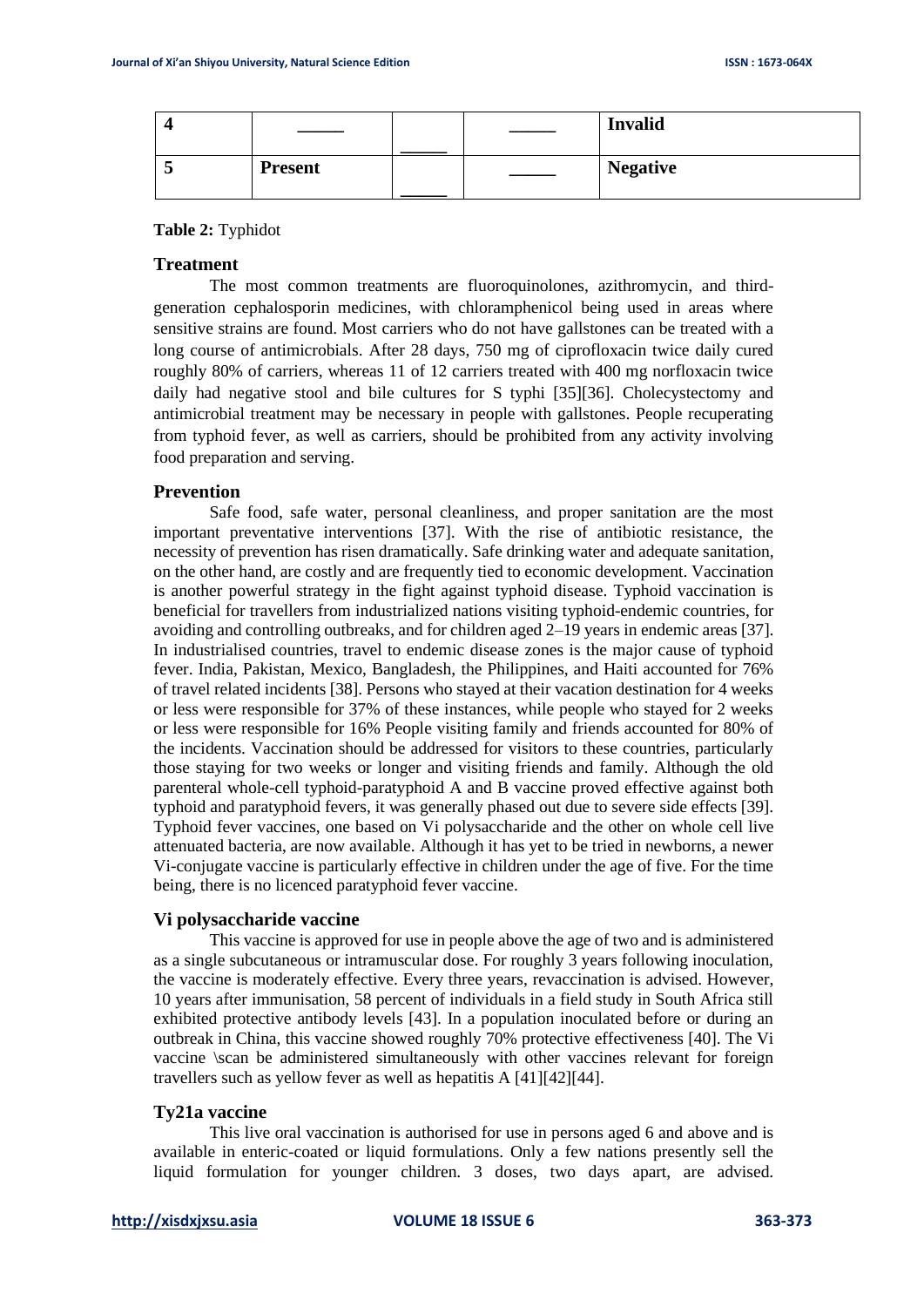Antimicrobials should be avoided for at least 7 days before to and after immunisation. For up to 3 years following immunisation, the vaccine is fairly effective. In endemic locations, a booster dosage is suggested every three years, and travellers should be revaccinated every year. During field testing in Chile, herd immunity was demonstrated. A booster dose is recommended every three years in endemic areas, and visitors should be revaccinated every year. Herd immunity was proven during field testing in Chile [45][46]. The vaccine can be given simultaneously with other vaccines and with antimalarial prophylaxis [47]. Both of these approved vaccinations have similar efficacy in underdeveloped countries. Ty21a has the benefit of being given orally, making it simpler to immunise large groups of youngsters, such as in schools. The Ty21a vaccine, particularly the enteric coated capsule version, is not approved for children aged 2 to 5. The Vi vaccine has the benefit of being able to be utilized for young preschool children in areas where typhoid fever is prevalent in this age range. The vaccination, on the other hand, is not approved for use in children under the age of two. Vaccine Adverse Effects Reporting System post-marketing surveillance for typhoid fever vaccinations from 1990 to 2002 revealed just a few reports of death, hospitalisation, permanent disability, or life-threatening illness. Dizziness and pruritis were common unexpected effects for the Vi vaccination, whereas weariness and myalgia were common with the Ty21a vaccine. Ty21a gastroenteritis and Vi vaccine-induced stomach discomfort have both been previously reported side effects.

## **VI- conjugate vaccine**

The Vi-conjugate vaccine, administered to Vietnamese children aged 2–5, provided 91% protection against typhoid 27 months after immunisation, with geometric mean titres of 761 ELISA units for those inoculated at the age of  $2-3$  [48]. The effectiveness of this compound was maintained after 46 months of vaccination: protection was 89% (95% CI 76% –97%) across the whole duration [49]. The researchers advise that a protective level of antibody to immunoglobulin G be decreased from 7 to 352 ELISA units based on antibody titres after 46 months after immunisation. This vaccine might be used in children under the age of two, and it could be included in the Expanded Programme on Immunization immunisation regimens.

### **Conclusion**

Typhoid fever is a serious public-health concern in Southeast Asia, the Middle East, Africa, and South America, affecting primarily children and young people. Treatment for typhoid fever is getting increasingly challenging as multidrug-resistant bacteria develop fluoroquinolone resistance. Although complete ciprofloxacin resistance in non-typhoid salmonella has arisen, no fully ciprofloxacin-resistant *S typhi* has been identified. In the face of rising antibiotic resistance, effective immunization and non-vaccine based preventative efforts are becoming increasingly vital. In an evaluation of three commercial kits, the sensitivity and specificity for identifying blood-culture-positive cases of typhoid fever was 89% and 53% for multi-test dip-sticks, 79% and 89% for typhidot, 78% and 89% for tubex test as compared with 64% and 76% for Widal. Humans are the only ones who can contract *S. typhi*. After being eliminated from local areas, the organism does not survive long in any environmental reservoir. Individual pseudogene mutations from *S. typhi* isolates were analysed, and it was discovered that the same mutations were found in various isolates. This clearly shows that the organism has only appeared once and is unlikely to develop from other *S typhi* serotypes. To prevent typhoid fever, greater sanitation, better diagnostics for early diagnosis and treatment of patients and carriers, and mass immunisation are all viable approaches. All of these criteria suggest that worldwide typhoid eradication is theoretically achievable and should be considered as a global health concern.

# **Acknowledgment**

It's our privilege and honor to express our sincerest gratitude to the Parul University, Vadodara, Gujarat for providing me with all the necessary support and facilities including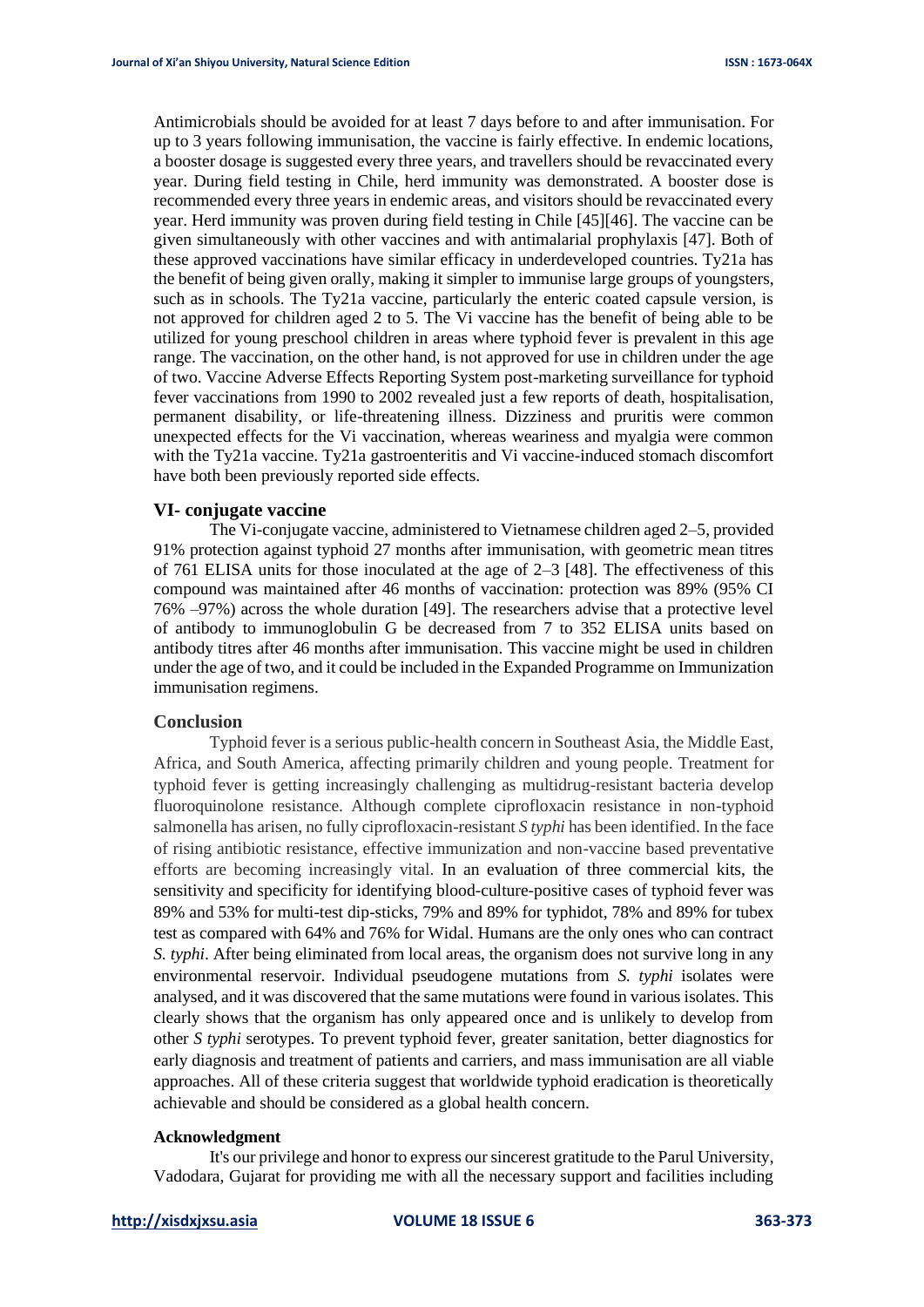state-of-the-art infrastructure facilities with advanced technological scientific laboratories and everything else that was required to carry out this.

#### **Conflicts of interest**

The authors declare no conflicts of interest.

#### **References**

- *[1] JB Harris, WA Brooks, Typhoid and paratyphoid (enteric) fever AJ Magill, ET Ryan, DR Hill, T Solomon (Eds.), Hunter's tropical medicine and emerging infectious diseases (9th edn.), Elsevier, Philadelphia, PA (2013), pp. 568-576*
- *[2] R.M. Anderson, R.M. May, Infectious diseases of humans: dynamics and control JAMA J Am Med Assoc, 268 (1996), pp. 33-81*
- *[3] M. Hyman, Differential susceptibility and infectivity epidemic models Math Biosci Eng, 3 (2006), pp. 88-100*
- *[4] E.I. Lifshitz, Travel trouble: typhoid fever-A case presentation and review, J Amer College Health, 45 (3) (1996), pp. 99-105*
- *[5] Crump JA, Luby SP, Mintz ED (2004) The global burden of typhoid fever. Bull WHO 82:346 – 352*
- *[6] Parry CM, Hien TT, Dougan G, White NJ, Farrer J (2002) Typhoid fever. N Engl J Med 347:1770 – 1782.*
- *[7] Farooqui BJ, Khurshid M, Ashfaq MK, Khan MA. Comparative yield of Salmonella typhi from blood and bone marrow cultures in patients with fever of unknown origin. J Clin Pathol 1991;44:258–9*
- *[8] World Health Organization (WHO). Background document: the diagnosis, treatment, and prevention of typhoid fever. WHO document. Geneva: WHO; 2003. WHO/V and B/03.07.*
- *[9] Parry CM, Wijedoru L, Arjyal A, Baker S. The utility of diagnostic tests for enteric fever in endemic locations. Expert Rev Anti Infect Ther 2011;9(6):711–25.*
- *[10] Merrell DS, Falkow S. Frontal and stealth attack strategies in microbial pathogenesis. Nature 2004; 430: 250–56.*
- *[11] Weinstein DL, O'Neill BL, Hone DM, Metcalf ES. Differential early interactions between Salmonella enterica serovar Typhi and two other pathogenic Salmonella serovars with intestinal epithelial cells. Infect Immun 1998; 66: 2310–18.*
- *[12] Pier GB, Grout M, Zaidi T, et al. Salmonella typhi uses CFTR to enter intestinal epithelial cells. Nature 1998; 393: 79–82.*
- *[13] Kops SK, Lowe DK, Bement WM, West AB. Migration of Salmonella typhi through intestinal epithelial monolayers: an in vitro study. Microbiol Immunol 1996; 40: 799–811.*
- *[14] Lyczak JB, Zaidi TS, Grout M, Bittner M, Contreras I, Pier GB. Epithelial cell contactinduced alterations in Salmonella enterica serovar Typhi lipopolysaccharide are critical for bacterial internalization. Cell Microbiol 2001; 3: 763–72.*
- *[15] Lyczak JB, Pier GB. Salmonella enterica serovar typhi modulates cell surface expression of its receptor, the cystic fibrosis transmembrane conductance regulator, on the intestinal epithelium. Infect Immun 2002; 70: 6416–23.*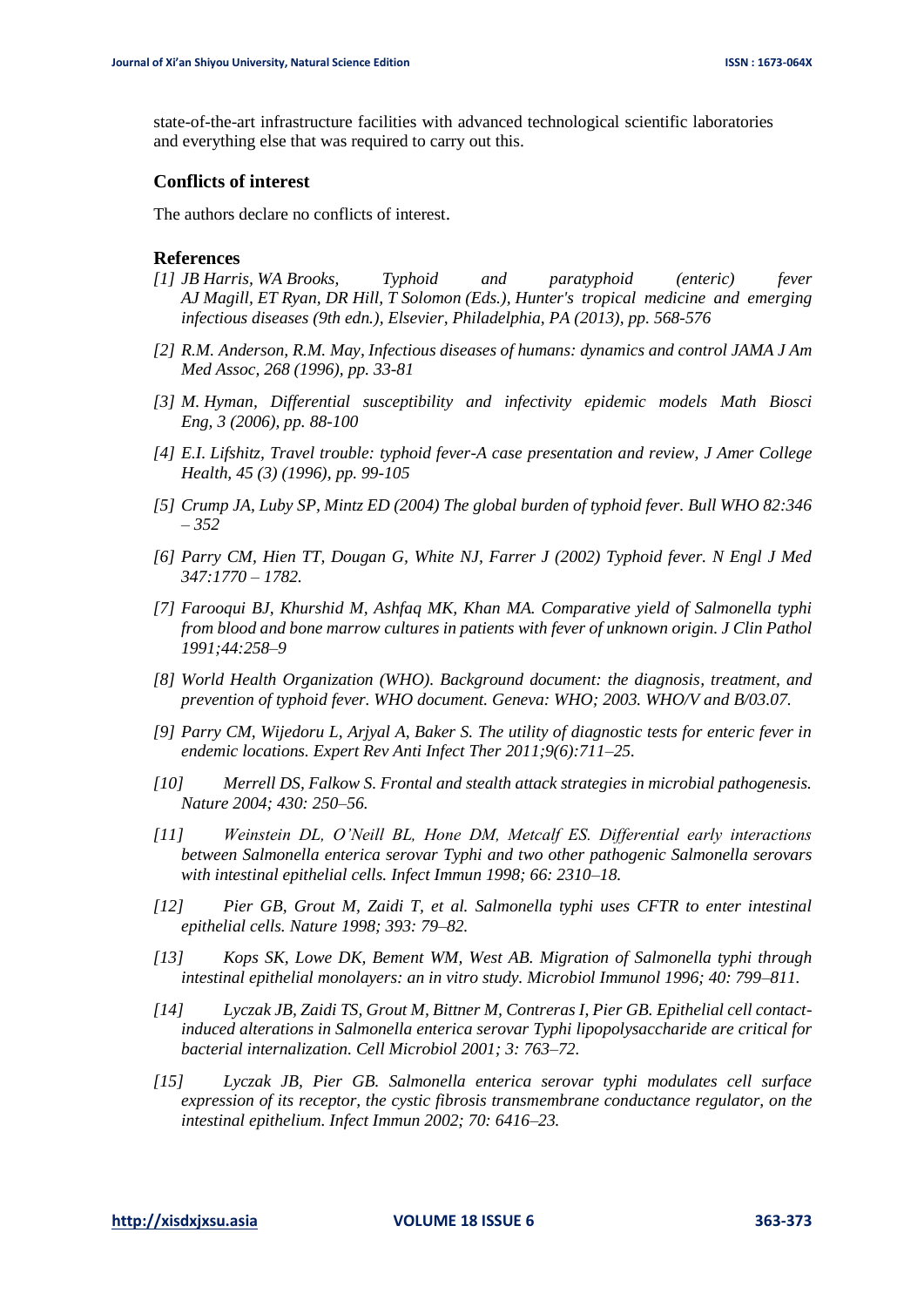- *[16] Chen LM, Bagrodia S, Cerione RA, Galan JE. Requirement of p21-activated kinase (PAK) for Salmonella typhimurium-induced nuclear responses. J Exp Med 1999; 189: 1479– 88*
- *[17] Vazquez-Torres A, Vallance BA, Bergman MA, et al. Toll-like receptor 4 dependence of innate and adaptive immunity to Salmonella: importance of the Kupffer cell network. J Immunol 2004; 172: 6202–08.*
- *[18] Wain J, House D, Parkhill J, Parry C, Dougan G. Unlocking the genome of the human typhoid bacillus. Lancet Infect Dis 2002; 2: 163–70.*
- *[19] House D, Bishop A, Parry C, Dougan G, Wain J. Typhoid fever: pathogenesis and disease. Curr Opin Infect Dis 2001; 14: 573–78.*
- *[20] Vidal S, Tremblay ML, Govoni G, et al. The Ity/Lsh/Bcg locus: natural resistance to infection with intracellular parasites is abrogated by disruption of the Nramp1 gene. J Exp Med 1995; 182: 655–66.*
- *[21] Monack DM, Bouley DM, Falkow S. Salmonella typhimurium persists within macrophages in the mesenteric lymph nodes of chronically infected Nramp1+/+ mice and can be reactivated by IFNgamma neutralization. J Exp Med 2004; 199: 231–41.*
- *[22] 6 Gilman RH, Terminel M, Levine MM, Hernandez-Mendoza P, Hornick RB. Relative efficacy of blood, urine, rectal swab, bone marrow, and rose-spot cultures for recovery of Salmonella typhi in typhoid fever. Lancet 1975; 1: 1211–13.*
- *[23] Vallenas C, Hernandez H, Kay B, Black R, Gotuzzo E. Efficacy of bone marrow, blood, stool and duodenal contents cultures for bacteriologic confirmation of typhoid fever in children. Pediatr Infect Dis 1985; 4: 496–98.*
- *[24] Hoffman SL, Edman DC, Punjabi NH, et al. Bone marrow aspirate culture superior to streptokinase clot culture and 8 ml 1:10 blood-tobroth ratio blood culture for diagnosis of typhoid fever. Am J Trop Med Hyg 1986; 35: 836–39.*
- *[25] Rubin FA, McWhirter PD, Burr D, et al. Rapid diagnosis of typhoid fever through identification of Salmonella typhi within 18 hours of specimen acquisition by culture of the mononuclear cell-platelet fraction of blood. J Clin Microbiol 1990; 28: 825–27.*
- *[26] Farooqui BJ, Khurshid M, Ashfaq MK, Khan MA. Comparative yield of Salmonella typhifrom blood and bone marrow cultures in patients with fever of unknown origin. J Clin Pathol 1991; 44: 258–59.*
- *[27] Gasem MH,. Dolmans WM, Isbandrio BB, Wahyono H, Keuter M, Djokomoeljanto R. Culture of Salmonella typhi and Salmonella paratyphi from blood and bone marrow in suspected typhoid fever. Trop Geogr Med 1995; 47: 164–67.*
- *[28] Wain J, Diep TS, Ho VA, et al. Quantitation of bacteria in blood of typhoid fever patients and relationship between counts and clinical features, transmissibility, and antibiotic resistance. J Clin Microbiol 1998; 36: 1683–87.*
- *[29] Wain J, Bay PV, Vinh H, et al. Quantitation of bacteria in bone marrow from patients with typhoid fever; relationship between counts and clinical features. Vaccine 2001; 39: 1571–76.*
- *[30] Lanata CF, Levine MM, Ristori C, et al. Vi serology in detection of chronic Salmonella typhi carriers in an endemic area. Lancet 1983; 322: 441–43.*
- *[31] Olopoenia LA, King AL. Widal agglutination test: 100 years later: still plagued by controversy Postgrad Med J 2000; 76: 80–84.*